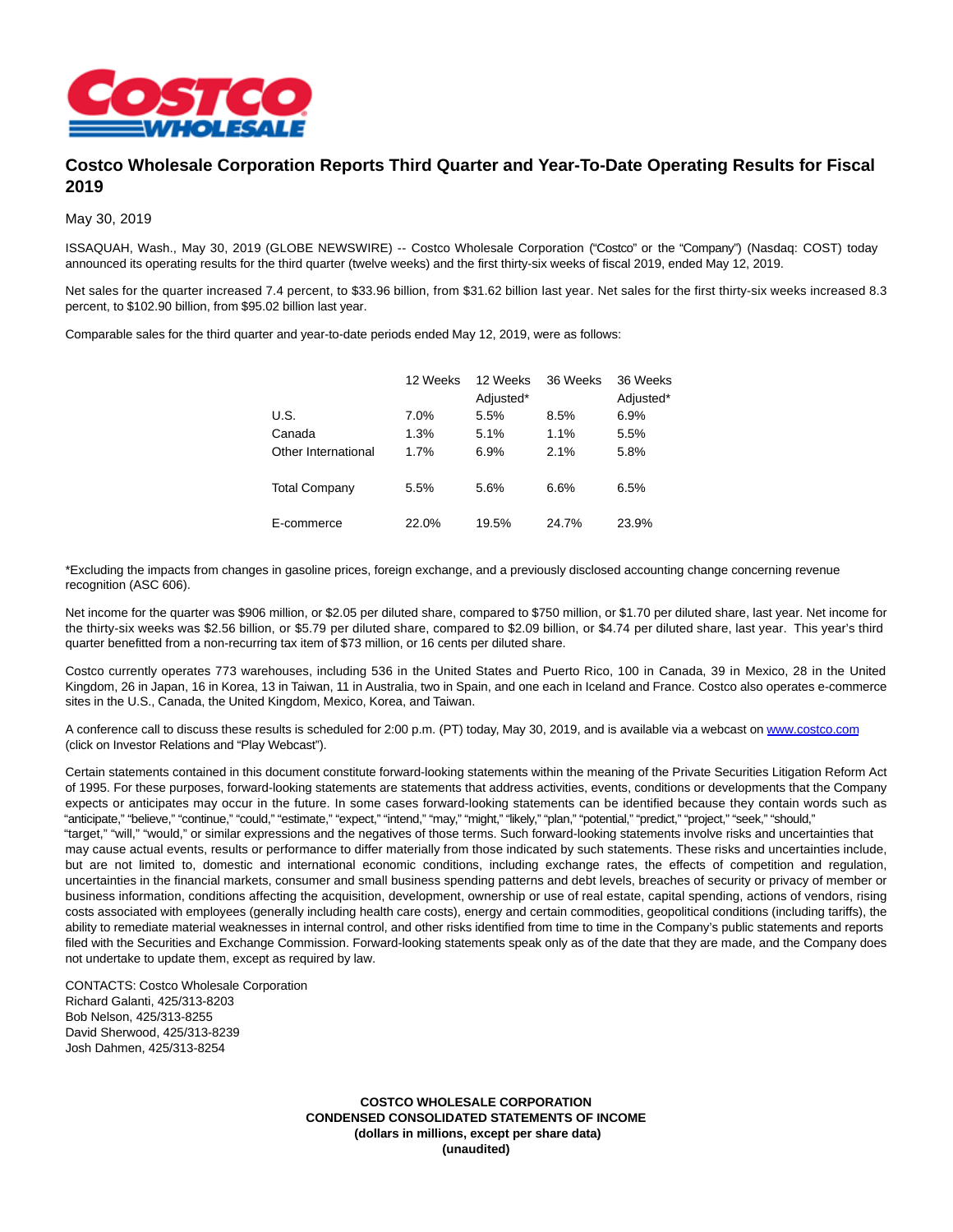|                                                     | 12 Weeks Ended |              | <b>36 Weeks Ended</b> |              |
|-----------------------------------------------------|----------------|--------------|-----------------------|--------------|
|                                                     | May 12, 2019   | May 13, 2018 | May 12, 2019          | May 13, 2018 |
| <b>REVENUE</b>                                      |                |              |                       |              |
| <b>Net Sales</b>                                    | \$33,964       | \$31,624     | \$102,903             | \$95,020     |
| Membership fees                                     | 776            | 737          | 2,302                 | 2,145        |
| Total revenue                                       | 34,740         | 32,361       | 105,205               | 97,165       |
| <b>OPERATING EXPENSES</b>                           |                |              |                       |              |
| Merchandise costs                                   | 30,233         | 28,131       | 91,576                | 84,481       |
| Selling, general and administrative                 | 3,371          | 3,155        | 10,310                | 9,613        |
| Preopening expenses                                 | 14             | 8            | 45                    | 37           |
| Operating income                                    | 1,122          | 1,067        | 3,274                 | 3,034        |
| <b>OTHER INCOME (EXPENSE)</b>                       |                |              |                       |              |
| Interest expense                                    | (35)           | (37)         | (105)                 | (111)        |
| Interest income and other, net                      | 36             | 41           | 104                   | 70           |
| <b>INCOME BEFORE INCOME TAXES</b>                   | 1,123          | 1,071        | 3,273                 | 2,993        |
| Provision for income taxes                          | 207            | 309          | 679                   | 867          |
| Net income including noncontrolling interests       | 916            | 762          | 2,594                 | 2,126        |
| Net income attributable to noncontrolling interests | (10)           | (12)         | (32)                  | (35)         |
| <b>NET INCOME ATTRIBUTABLE TO COSTCO</b>            | \$906          | \$750        | \$2,562               | \$2,091      |
| NET INCOME PER COMMON SHARE ATTRIBUTABLE TO COSTCO: |                |              |                       |              |
| <b>Basic</b>                                        | \$2.06         | \$1.71       | \$5.83                | \$4.77       |
| <b>Diluted</b>                                      | \$2.05         | \$1.70       | \$5.79                | \$4.74       |
| Shares used in calculation (000's):                 |                |              |                       |              |
| Basic                                               | 439,859        | 438,740      | 439,767               | 438,576      |
| <b>Diluted</b>                                      | 442,642        | 441,715      | 442,565               | 441,383      |

## **COSTCO WHOLESALE CORPORATION CONDENSED CONSOLIDATED BALANCE SHEETS (amounts in millions, except par value and share data) (unaudited)**

## **Subject to Reclassifications**

|                                                | May 12, 2019 | September 2, 2018 |  |
|------------------------------------------------|--------------|-------------------|--|
| <b>ASSETS</b>                                  |              |                   |  |
| <b>CURRENT ASSETS</b>                          |              |                   |  |
| Cash and cash equivalents                      | \$7,013      | \$6,055           |  |
| Short-term investments                         | 1,154        | 1,204             |  |
| Receivables, net                               | 1,704        | 1,669             |  |
| Merchandise inventories                        | 11,304       | 11,040            |  |
| Other current assets                           | 1,110        | 321               |  |
| <b>Total current assets</b>                    | 22,285       | 20,289            |  |
| <b>PROPERTY AND EQUIPMENT</b>                  |              |                   |  |
| Land                                           | 6,310        | 6,193             |  |
| Buildings and improvements                     | 16,644       | 16,107            |  |
| Equipment and fixtures                         | 7,858        | 7,274             |  |
| Construction in progress                       | 1,412        | 1,140             |  |
|                                                | 32,224       | 30,714            |  |
| Less accumulated depreciation and amortization | (11, 749)    | (11, 033)         |  |
| Net property and equipment                     | 20,475       | 19,681            |  |
| <b>OTHER ASSETS</b>                            | 992          | 860               |  |
| <b>TOTAL ASSETS</b>                            | \$43,752     | \$40,830          |  |
| <b>LIABILITIES AND EQUITY</b>                  |              |                   |  |
| <b>CURRENT LIABILITIES</b>                     |              |                   |  |
| Accounts payable                               | \$11,331     | \$11,237          |  |
| Accrued salaries and benefits                  | 2,888        | 2,994             |  |
| Accrued member rewards                         | 1,160        | 1,057             |  |
| Deferred membership fees                       | 1,761        | 1,624             |  |